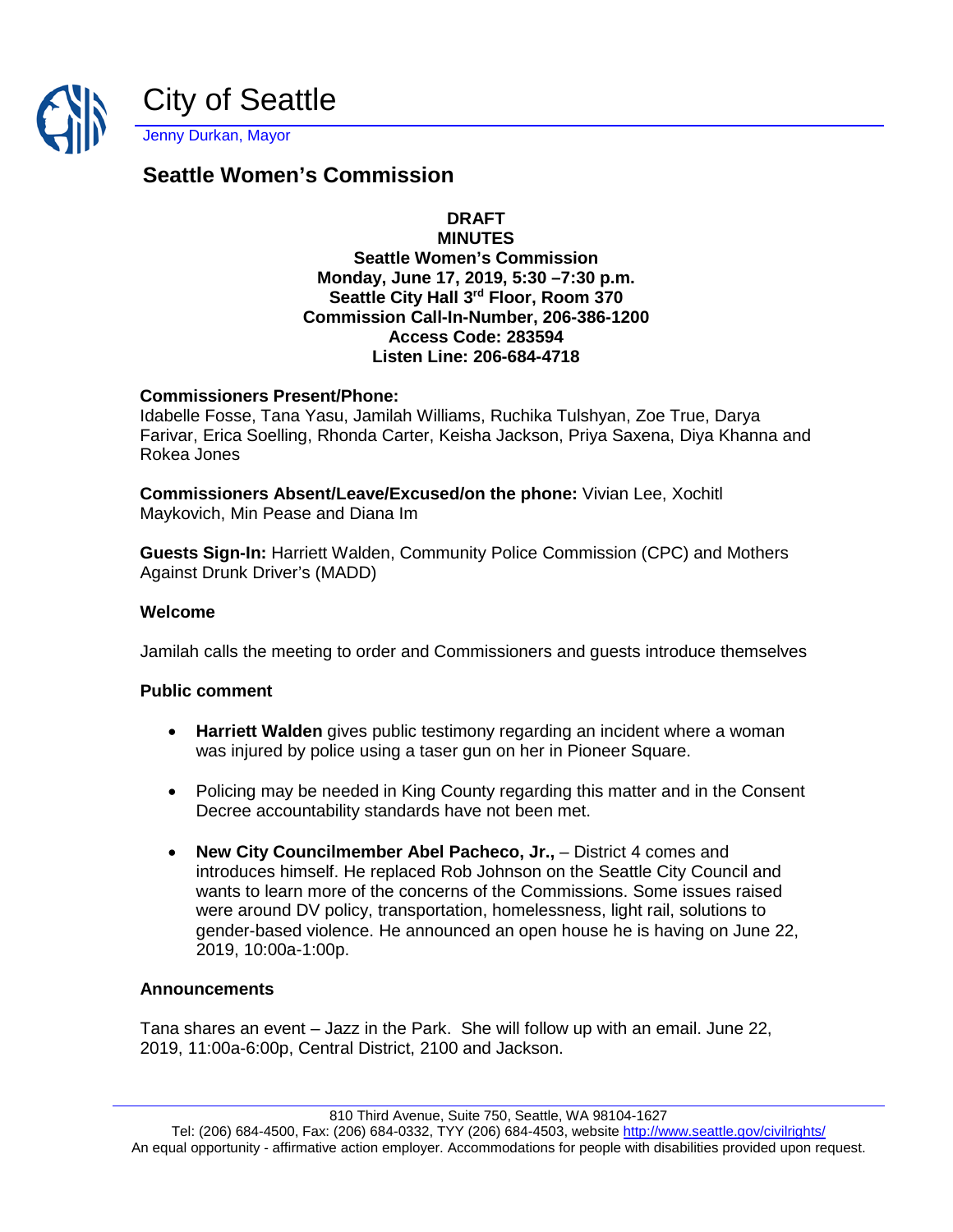## **Approval of Minutes**

Motion made and seconded to approve Minutes. Commissioners unanimously approve May Minutes

**Guest Speaker**: Susan Segall, Executive Director, New Beginnings

- Presents information about their program
- New Beginnings is the first DV organization for survivor support
- Ask to the Commission: DV helpline-Seattle/King County doesn't have one
- Seeking Levy funding from city budget, advocate to mayor by writing a letter/meeting with the mayor on this issue, etc.
- Restorative Justice options and prevention
- Technology & DV intersections
- Housing and DV intersections
- Q&A

. **Guest Speaker:** Darya Farivar speaks on

• Violence Against Women Act

Guest Speakers: Jansi and Priya, SaveH4EAD speak on

- Fight to save the legal work permits of thousands (mostly women) across the US
- EEO Committee will follow up
- DHHS reports purchasing power by sales tax
- H1 Visa can't workH4EAD WA 6,000
- Q&A

## **Jeanette Williams Award**

- Jeanette Williams Award: Keisha, but information was shared by other members about the following:
- Event is on Thursday, September 26, 2019. Bertha Knight Landes Room
- Will need security and it is \$114.60
- Two artists @ \$75
- Award \$100
- Food, to be determined with other costs. Keisha will send out the budget she put together
- Nominations close on August 2, 2019.

#### **Subcommittee Reports**: